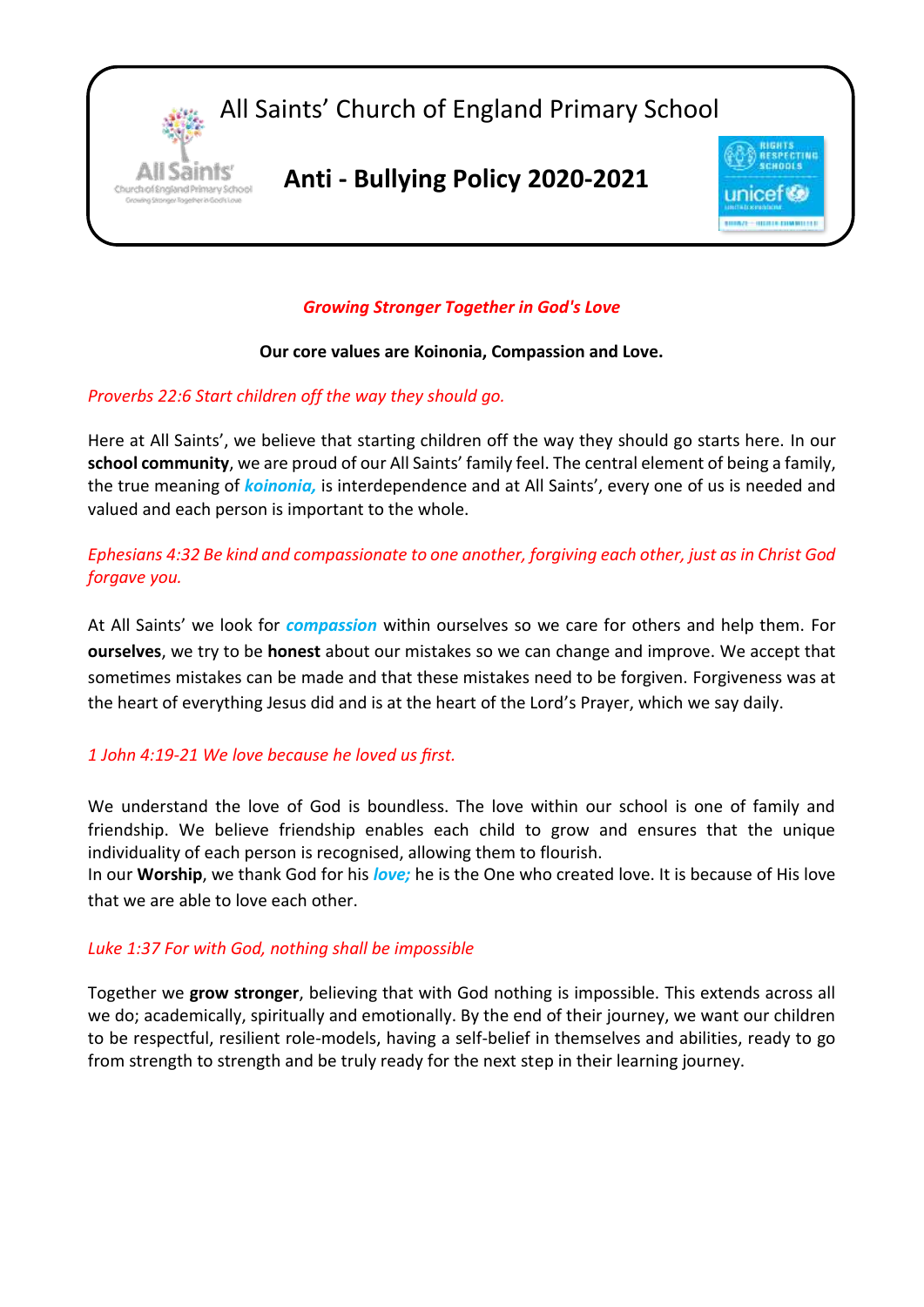### **Aims and purpose of the policy**

Bullying of any kind is unacceptable and will not be tolerated at our school. At our school the safety, welfare and well-being of all pupils and staff is a key priority. We take all incidences of bullying seriously and it is our duty as a whole school community to take measures to prevent and tackle any bullying, harassments or discrimination.

We actively promote values of respect and equality and work to ensure that difference and diversity are celebrated across the whole school community. We want to enable our pupils to become responsible citizens and to prepare them for life in 21<sup>st</sup> Century Britain. These values reflect those that will be expected of our pupils by society, when they enter secondary school and beyond in the world of work or further study.

We are committed to improving our school's approach to tackling bullying and regularly monitor, review and assess the impact of our preventative measures.

We aim to enable children to develop the personal skills needed in order to develop and maintain positive relationships with their peers and adults. We aim to develop tolerance in our school, so it is a place where every person has the right to be themselves, to be included and to learn in a safe and happy environment.

We recognise both diversity and equality and promote children and adults in our community to treat each other with respect and kindness.

## **1. Definition of bullying**

The Anti – Bullying Alliance define bullying as:

"*The repetitive, intentional hurting of one person or group by another person or group, where the relationship involves an imbalance of power. It can happen face to face or online.*"

#### [www.anti-bullyingalliance.org.uk](http://www.anti-bullyingalliance.org.uk/)

Bullying is hurtful or unkind behaviour which is deliberate and repeated. Bullying can be carried out by an individual or a group of people towards an individual or group.

# The **STOP** acronym can be applied to define bullying – **S**everal **T**imes **O**n **P**urpose.

The nature of bullying can be:

- **Physical** such as hitting or physically intimidating someone, or using inappropriate or unwanted physical contact towards someone.
- **Attacking property** such as damaging, stealing or hiding someone's possessions.
- **Verbal** such as name calling, spreading rumours about someone, using derogatory or offensive language or threatening someone.
- **Psychological** such as deliberately excluding or ignoring people.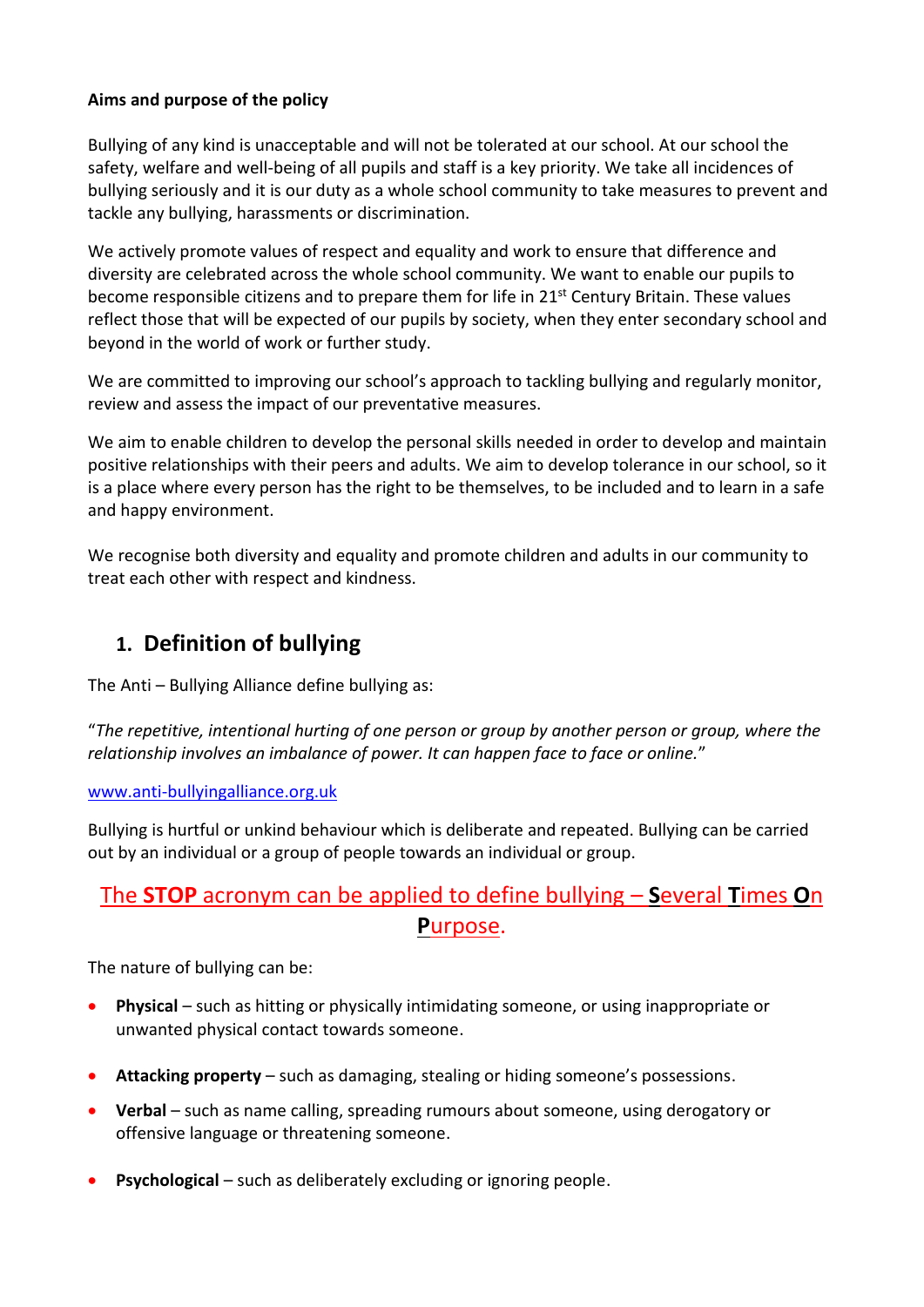**Cyber** – such as using text, email or social media to write or say hurtful things about someone.

Bullying can be based on any of the following things:

- **•** Race (racist bullying)
- **•** Religion or belief
- **Culture or class**
- **Gender** (sexist bullying)
- **Sexual orientation** (homophobic or biphobic bullying)
- **Gender identity** (transphobic bullying)
- **Special Educational Needs (SEN) or disability**
- **Appearance or health condition**
- **Related to home or other personal situation**
- **Related to another vulnerable group of people** e.g. travelling families

## **No form of bullying will be tolerated and all incidents will be taken seriously.**

# **2. Identifying Bullying**

Children who are being bullied may not always be prepared to tell someone. It is important therefore that members of staff, parents and others who deal with the children are observant and alert for signs of bullying. These might include:

- unwillingness to come to school;
- withdrawn, isolated behaviour;
- sudden changes in behaviour: becomes aggressive, disruptive or unreasonable;
- anxious or lacking in confidence;
- complaining about missing possessions;
- refusal to talk about the problem;
- being easily distressed;
- damaged or incomplete work;
- issues with eating/food;
- unexplained bruises/cuts/marks on body.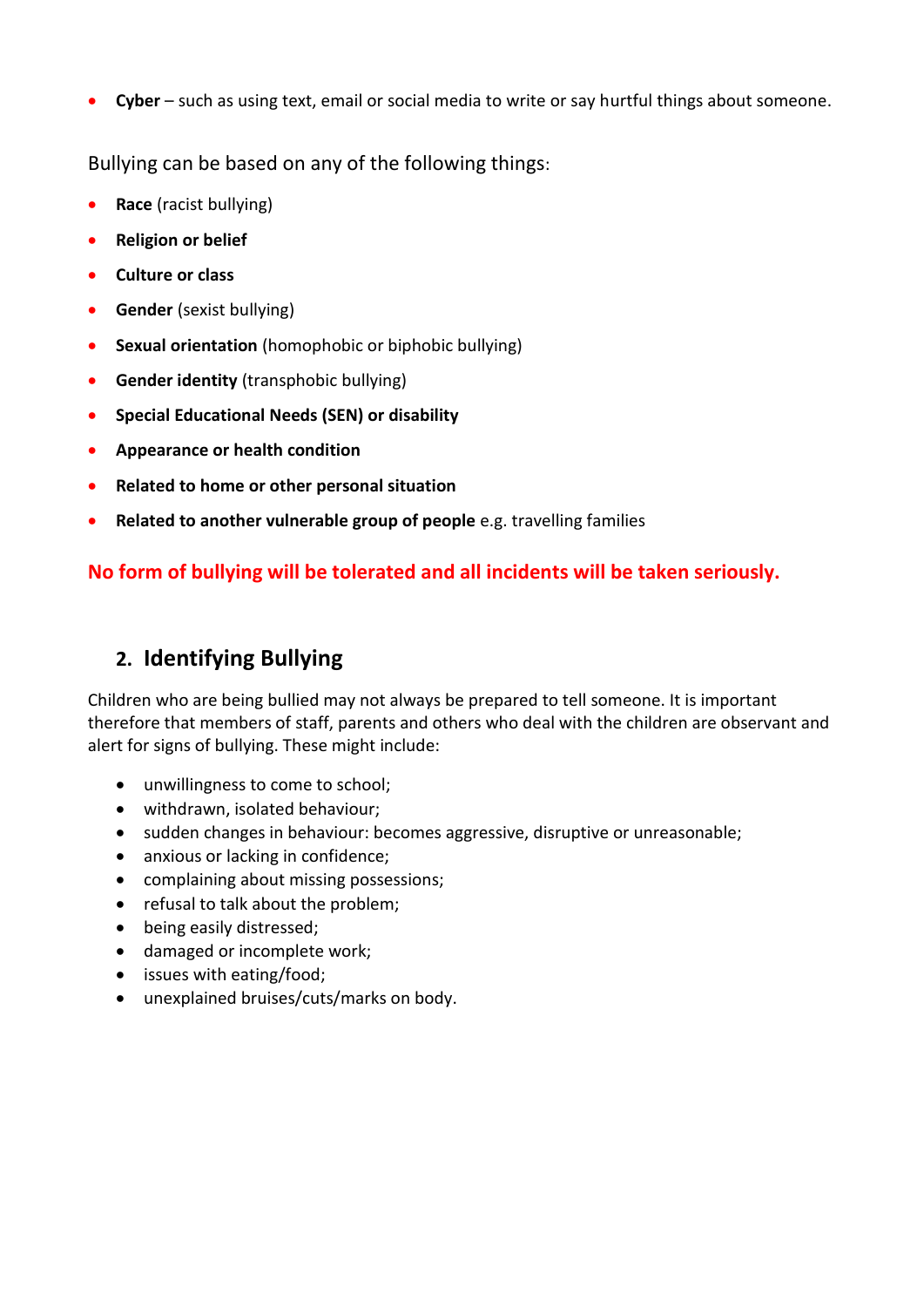# **3. Reporting bullying**

**PUPILS WHO ARE BEING BULLIED**: If a pupil is being bullied they are encouraged to not retaliate, but to tell someone they trust about it such as a friend, family member or trusted adult. They are also encouraged to report any bullying incidents in school:

- Report to a teacher their class teacher, or any other teacher.
- Tell any other adult staff in school such as lunch time supervisor, Learning Support Assistants or the school office.
- Tell an adult at home.
- Report through 'Worry Boxes'
- Call Child Line to speak with someone in confidence on 0800 1111

### Reporting – roles and responsibilities

**STAFF:** All school staff, both teaching and non-teaching (for example midday supervisors, caretakers, librarians) have a duty to report bullying, to be vigilant to the signs of bullying and to play an active role in the school's measures to prevent bullying. If staff are aware of bullying, they should reassure the pupils involved and inform their class teacher. The following staff members are anti-bullying leads: Mrs Angela Filsell and Miss Hannah Clarke.

**SENIOR STAFF:** The Senior Leadership Team and the Head Teacher have overall responsibility for ensuring that the anti-bullying policy is followed by all members of staff and that the school upholds its duty to promote the safety and well-being of all young people.

**PARENTS AND CARERS:** Parents and carers should look out for potential signs of bullying such as distress, lack of concentration, feigning illness or other unusual behaviour. Parents and carers should encourage their children not to retaliate, and support and encourage them to report the bullying. Parents and carers can report an incident of bullying to the school either in person, or by phoning or emailing the school office or a member of staff, being the class teacher in the first instance.

**PUPILS:** Pupils should not take part in any kind of bullying and should watch out for signs of bullying among their peers. They should never be bystanders to incidents of bullying, but should offer support to the victims and, if possible, help them to tell a trusted adult.

# **4. Responding to bullying**

## **When bullying has been reported, the following actions will be taken:**

- Teaching staff will record any bullying incidents reported by parents/carers on CPOMS and notify SLT immediately.
- Mrs Angela Filsell will monitor information recorded on CPOMS and evaluate the results. This information will be shared termly with the Governing Body.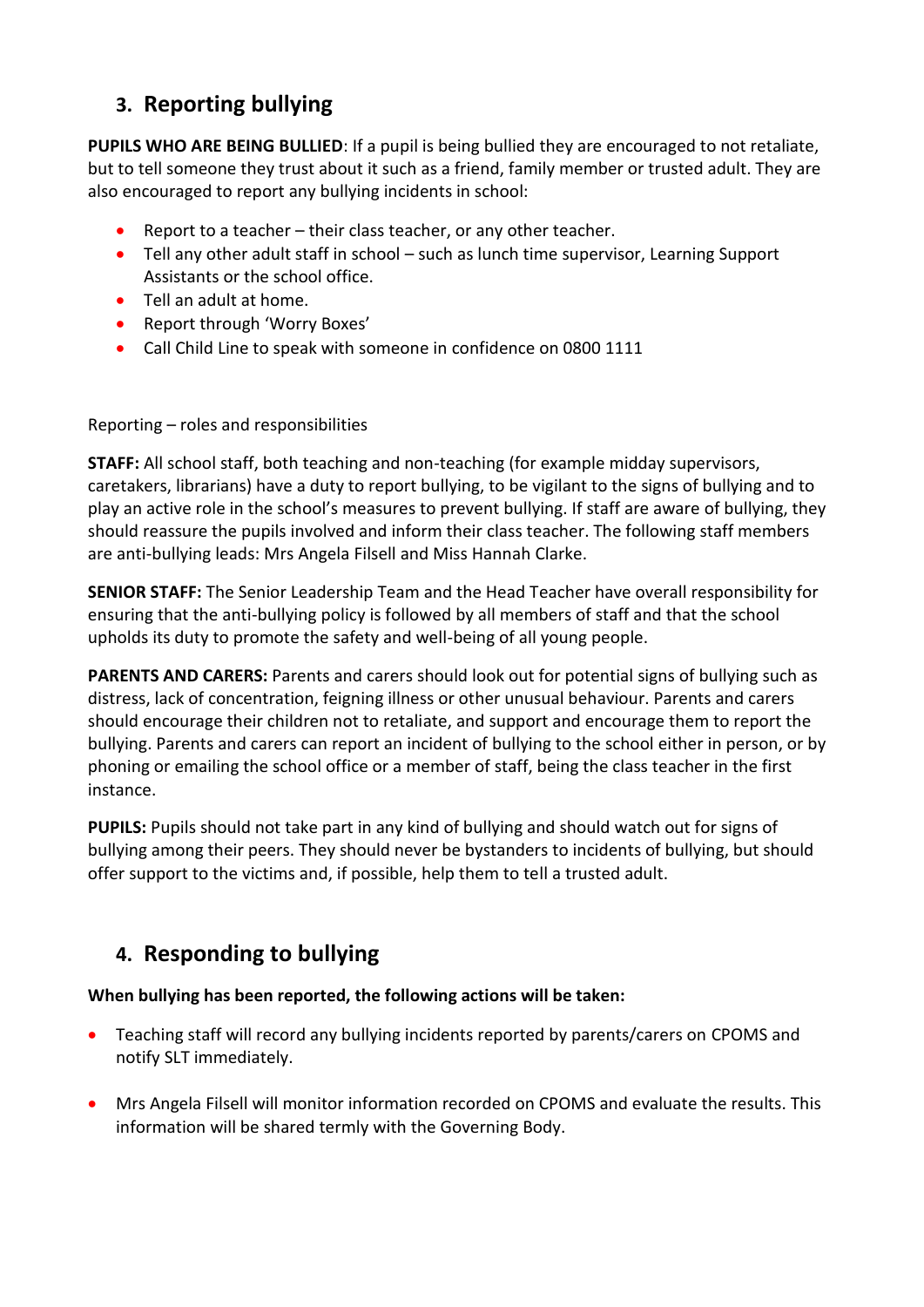- All staff will offer support to the target of the bullying in discussion with the pupil's class teacher. Individual meetings will then be held with any target of bullying to devise a plan of action that ensures they are made to feel safe and reassured that the bullying is not their fault.
- All staff will pro-actively respond to the bully who may require support. They will discuss with the target's class teacher to devise a plan of action.
- Staff will inform parents or carers and where necessary involve them in any plan of action.
- Staff will assess whether any other authorities (such as police or the local authority) need to be involved, particularly when actions take place outside school.

# **5. Bullying outside of school**

Bullying is unacceptable and will not be tolerated, whether it takes place inside or outside of school. Bullying can take place on the way to and from school, before or after school hours, at the weekend or during the holidays, or in the wider community. The nature of cyber bullying in particular means that it can impact on pupil's well-being beyond the school day. Staff, parents and carers, and pupils must be vigilant to bullying outside of school and report and respond according to their responsibilities as outlined in this policy.

## **6. Bullying of Staff Members**

The categories of bullying apply to staff members working in school. All staff are expected to follow the school's Code of Conduct, so bullying in the workplace does not happen. Any incidents of concern need to be reported to a member of SLT. For parent bullying issues refer to the parent code of conduct in the Behaviour policy.

# **7. Derogatory language**

Derogatory or offensive language is not acceptable and will not be tolerated. This type of language can take any of the forms of bullying listed in our definition of bullying. It will be challenged by staff and recorded and communicated to SLT, and follow up actions and sanctions, if applicable, will be taken for pupils and staff found using such language. All staff are also required to log and record the casual use of derogatory language, using CPOMS and the behaviour logs.

## **8. Prejudice-based incidents**

A prejudice-based incident is a one-off incident of unkind or hurtful behaviour that is motivated by a prejudice or negative attitude, belief or view toward a minority group. It can be targeted towards an individual or group of people and have a significant impact on those targeted. All prejudice-based incidents are taken seriously and recorded and monitored in school, with the head teacher regularly reporting incidents to the governing body. This not only ensures that all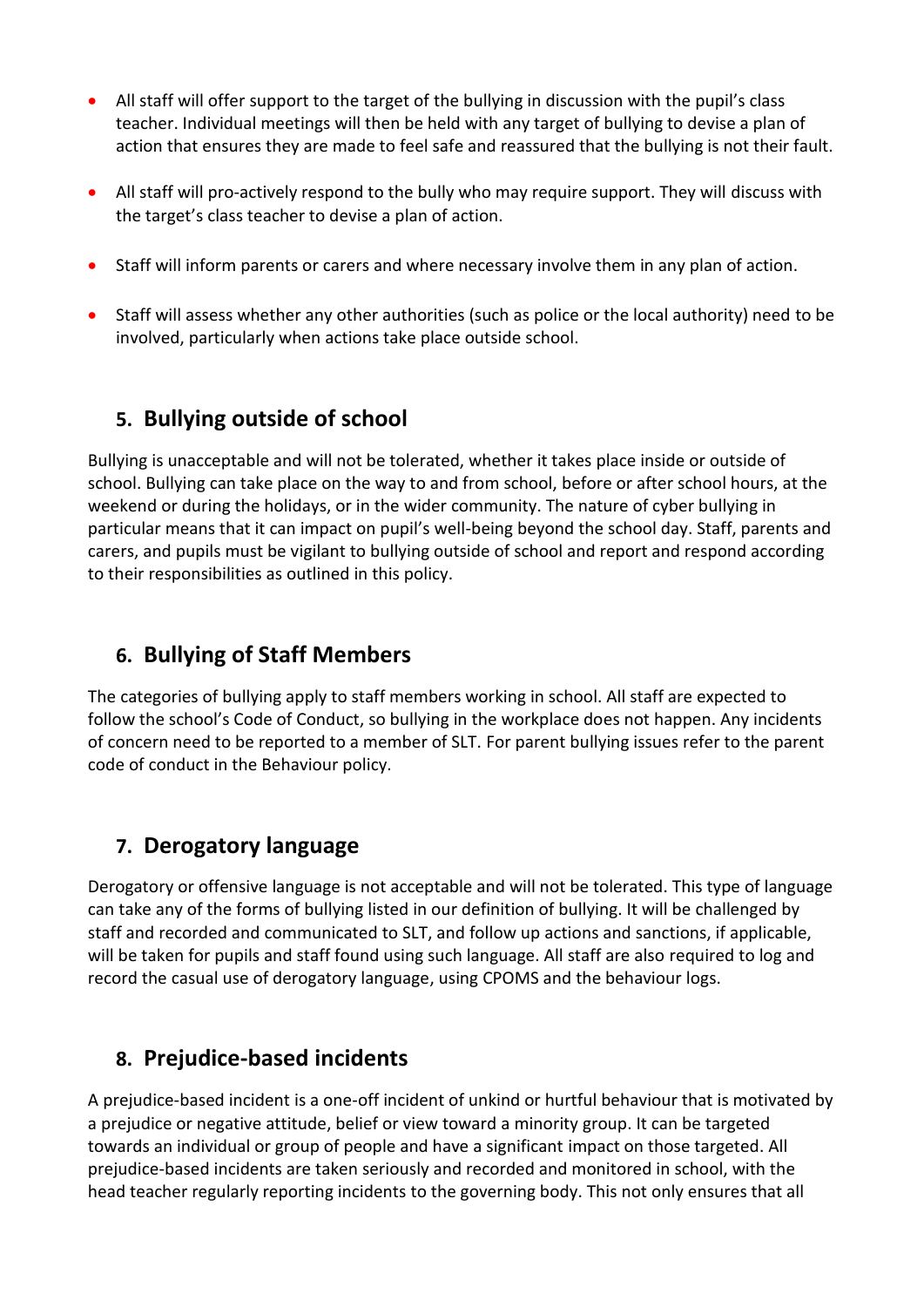incidents are dealt with accordingly, but also helps to prevent bullying as it enables targeted antibulling interventions.

# **9. School initiatives to prevent and tackle bullying**

### **We use a range of measures to prevent and tackle bullying, including:**

- A child-friendly anti-bullying policy ensures all pupils understand and uphold the anti-bullying policy.
- Members of the school community must be alert to signs of bullying and act firmly and promptly against it in line with this policy.
- The PSHE Jigsaw programme of study includes opportunities for pupils to understand about different types of bullying and what they can do to respond to and prevent bullying, as does Circle Time.
- School assemblies help raise pupil awareness of bullying and derogatory language.
- Difference and diversity are celebrated across the school through diverse displays e.g. World Faith displays, books and images. The whole school participates in events such as Anti-Bullying Week, Diversity Week and E-Safety Week.
- As a Rights Respecting school, values of equality and respect are embedded across the curriculum. Members of staff regularly use PSHE lessons or circle time to explore issues such as having rights and respecting the rights of others. We look at the causes of bullying, the effects of being bullied or being a bully, and how to stop bullying, as well as the effect of being a bystander to bullying. Pupils will be given advice on what to do if they are being bullied or if they observe someone being bullied.
- Stereotypes are challenged by staff and pupils across the school.
- Restorative justice discussions, in line with our behaviour script and policy, provide support to targets of bullying and those who show bullying behaviour.
- Working with parents and carers and in partnership with community organisations to tackle bullying, where appropriate.

## **10.Training**

The Head Teacher is responsible for ensuring that all school staff, both teaching and non-teaching (including midday supervisors, caretakers, and librarians) receive regular training on all aspects of the anti-bullying policy.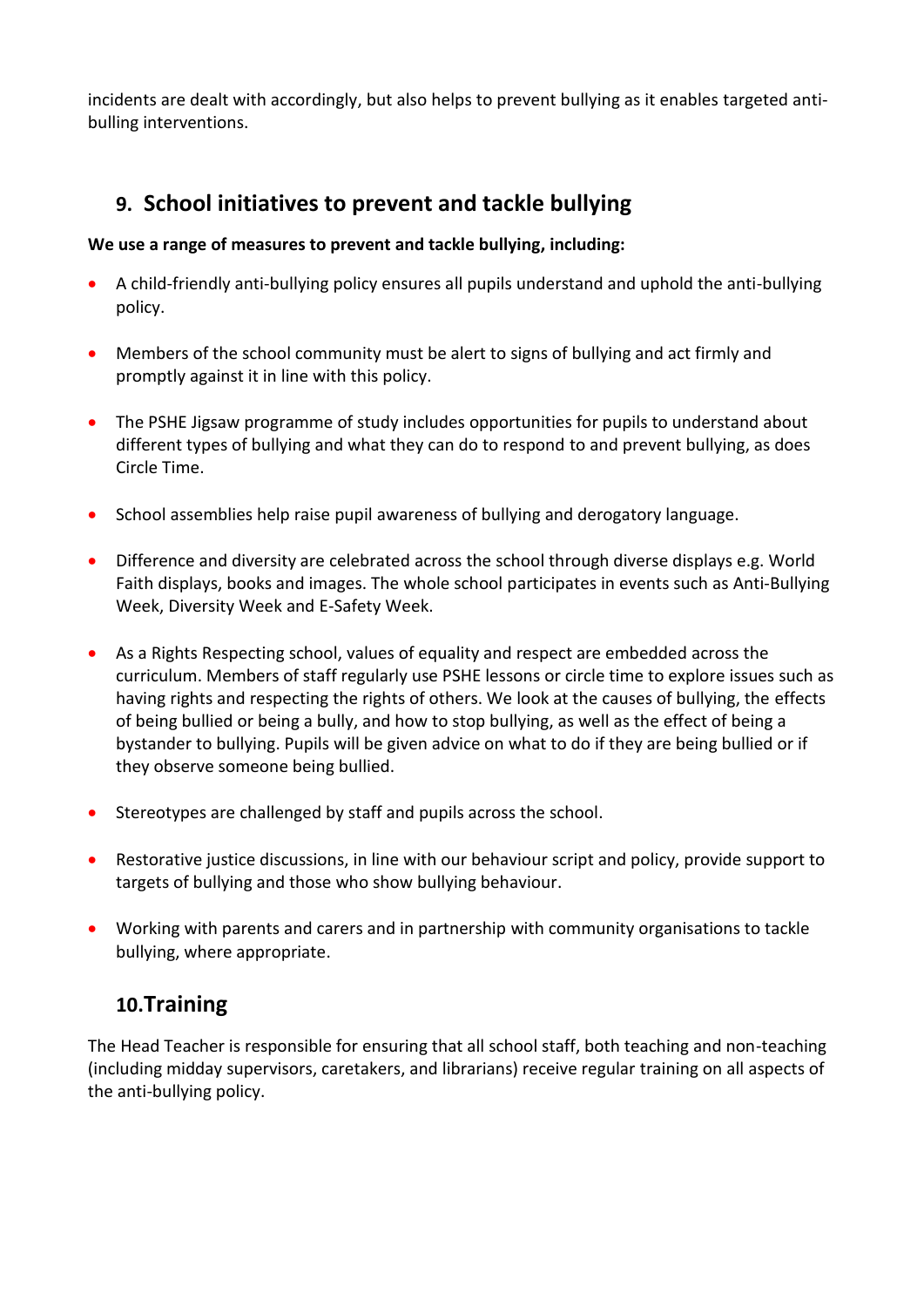# **11.Monitoring and reviewing**

The head teacher is responsible for reporting to the Governing Body (and the local authorities where applicable) on how the policy is being enforced and upheld, via the termly report. The governors are in turn responsible for monitoring the effectiveness of the policy via the termly report and by in-school monitoring such as learning walks and focus groups with pupils.

The policy is reviewed every 12 months, in consultation with the whole school community including staff, pupils, parents, carers and governors.

*Date of last review: 28/01/2020*

*Head teacher and Deputy Head teacher signed:*

*Chair of Governors signed:*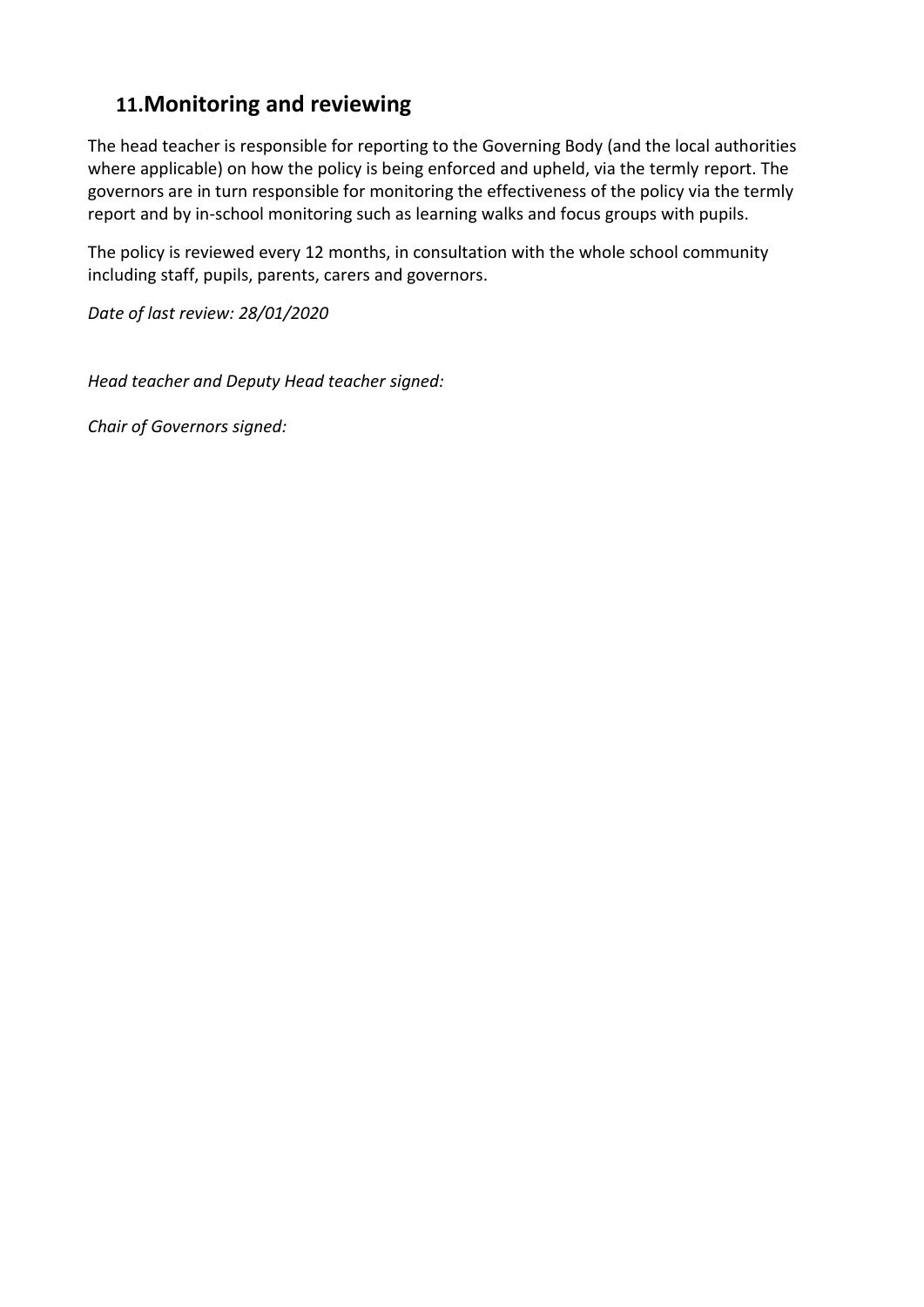## *Addendum:*

All Saints' Primary School is a Rights Respecting School. The articles in the United Nations Convention on the Rights of the Child have been used as a reference point for this policy. The following articles are considered to be the most relevant:

- *Article 2 – The convention applies to everyone, whatever their race, religion or abilities; whatever they think or say, whatever type of family they come from.*
- *Article 3 – The best interests of the child must be a top priority in all things that affect children.*
- *Article 12 – Every child has the right to express their views, feelings and wishes in all matters affecting them, and to have their views considered and taken seriously.*
- *Article 14 – Children have the right to think and believe what they want, as long as they are not stopping other people from accessing their rights.*
- *Article 15 - Every child has the right to meet with other children and to join groups and organisations, as long as this does not stop other people from accessing their rights.*
- *Article 16 - Every child has the right to privacy. The law should protect the child's private, family and home life.*
- *Article 19 – Children have the right to be safe and be protected from harm.*
- *Article 23 - A child with a disability has the right to live a full and decent life with dignity and, as far as possible, independence and to play an active part in the community.*
- *Article 28 – Children have the right to an education.*
- *Article 29 – Education must develop every child's personality, talents and abilities to the full. It must encourage the child's respect for human rights, as well as respect for their parents, their own and other cultures and the environment.*
- *Article 30 - Every child has the right to learn and use the language, customs and religion of their family.*
- *Article 31 – Children have the right to relax and play.*

At All Saints' Primary School, we promote diversity, individuality and togetherness through our Christian values and Rights Respecting Ethos. We create an environment for children that is based on mutual respect and compassion, where they can feel safe from harm including bullying.

This policy is in accordance with The Equality Act 2010, which states that it is against the law to discriminate against anyone because of:

- $\bullet$  Age
- **•** Disability
- Gender reassignment
- Marriage and civil partnership
- Pregnancy or maternity
- Race
- Religion or belief
- Sexual orientation